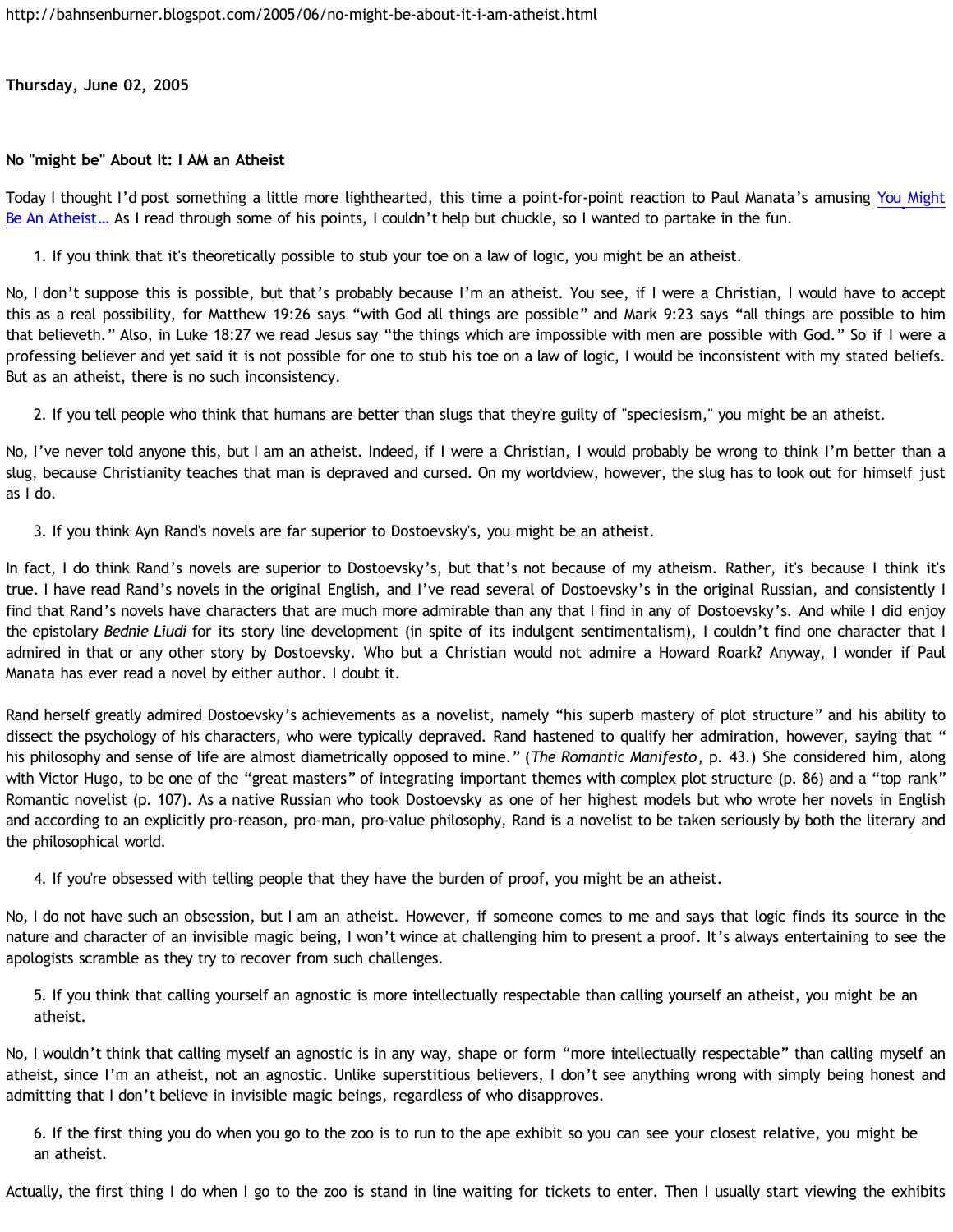that are closest to the entrance and proceed from there. The last time I visited the zoo, I was amazed by the ostriches and how eloquently their habit of shoving their heads in the ground reminded me of some Christian apologists I know. But, that's probably because I'm an atheist.

7. If you treat Jane Goodall like a Mother Theresa, you might be an atheist.

Actually, if I ever met Jane Goodall, I wouldn't insult her by treating her like a Mother Theresa. But that's not because I'm an atheist per se. Rather, it's because I do not celebrate those who think self-sacrifice is somehow "noble" or important.

8. If you stay up 'till 3 in the morning to hear NASA's findings of the soil analysis on Mars which could show that life once existed there (as if that would somehow disprove the Bible), you might be an atheist.

No, I've never done this, but I am an atheist, and I do think that space exploration - a human achievement made possible by reason - is very exciting. As for disproving the bible, it disproves itself.

9. If you're depressed for a whole week after the findings came back negative, you might be an atheist.

No, I don't get depressed about anything. But that might have something to do with my being an atheist.

10. If you cheer yourself up by saying: "we'll get 'em next year," you might be an atheist.

Well, I am an atheist, but I'm not concerned with "getting 'em next year."

11. If you've watched "Contact" and "The Contender" 50 times, you might be an atheist.

I've watched "Contact" numerous times, but that's because I'm a big John Hurt fan, not because of my atheism. I've never seen "The Contender," though. Probably because John Hurt's not in it.

12. If you think that women can kill their unborn children but Hitler can't kill the species called "Jews," you might be an atheist.

I don't think Hitler can kill anyone now since he's dead. But I am an atheist.

13. If your kids are named Lucretius, Bertrand, Kai, and Ayn, you might be an atheist.

No, I don't have any children by those names. But did I mention that I am an atheist?

14. If you read Bertrand Russell saying this: "Brief and powerless is man's life. On him and all his race the slow, sure doom falls, pitiless and dark. Blind to good and evil, reckless of destruction, omnipotent matter rolls on its relentless way," and then inconsistently go upstairs and kiss your wife goodnight, you might be an atheist.

For one, reading something is not sufficient to imply agreement with what has been read. Secondly, I don't have to go upstairs to kiss my wife (we sleep in the same room). And she's an atheist, just like me.

15. If you think Bill Clinton can get his jollies off by dropping his pants in front of interns but George Bush can't get his jollies off by dropping bombs on Arabs, you might be an atheist.

Well, I'm sure both these individuals can get their jollies doing whatever they please, just as some persons get their jollies by pretending that the world is being guided by an invisible magic being while fueling their hatred for atheists, homosexuals, scientists and other members of the human race. But that doesn't pose a problem for my atheism.

16. If you think man is nothing but a bag of chemicals but then act as if man has dignity by going to a friend's funeral, you might be an atheist.

I'm curious about statements like this. Does Paul Manata not realize that there are chemical compounds in the human body? If he renounced his professed belief in mysticism and adopted a rational worldview, he might come to see the truth about man's biology. He won't learn about biology by reading the bible, that much is for sure.

17. If you think "Doubting Thomas" is the Bible Character we should emulate, you might be an atheist.

Actually, I don't think the bible wants believers to emulate Doubting Thomas at all. On the contrary, I think the bible wants to encourage people to believe things without rational proof. Why else would Jesus say to Doubting Thomas "blessed are they that have not seen, and yet have believed" (John 20:29)? It's obvious that the bible does not teach an epistemology of reason.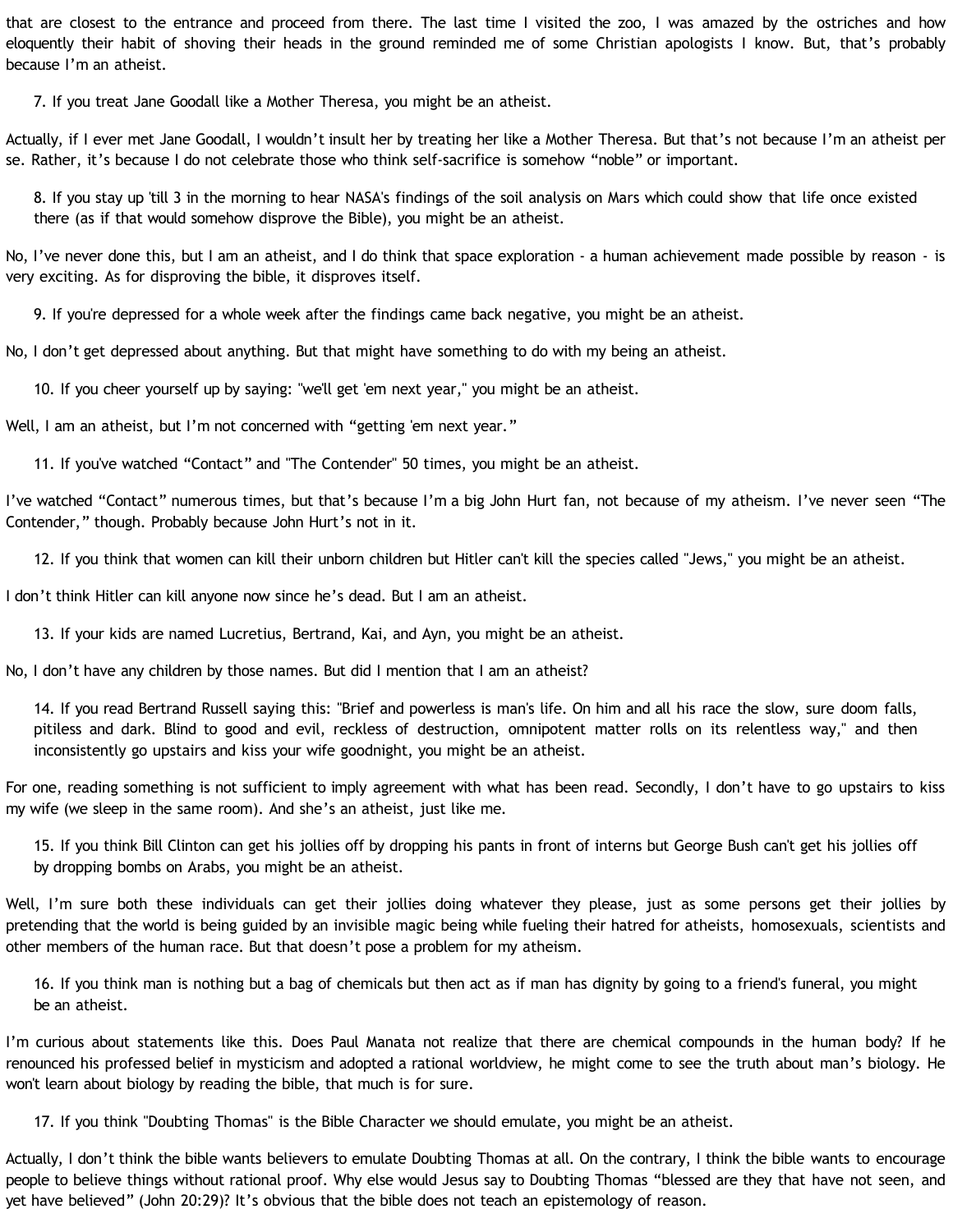18. If you think that variation within a species is proof that species turned into other species, you might be an atheist.

I'm not an expert in the mechanics of evolution, but the very fact that there are sometimes vast variations within a species does indicate something. Besides, there is ample fossil and microbiological evidence for evolution, but many people today have adopted a worldview that is opposed to scientific discovery, so it's expected that some will want to ridicule such facts.

19. If you think "good" is definitional and then act angry when someone defines "good" as hitting you in the head with a shovel, you might be an atheist.

Actually, I think it would be refreshing to find other thinkers who are willing to give terms like 'good' a stable definition. I've sought throughout the bible for just such a definition, and even though many have told me that the bible is supposed to be some kind of authority of matters of good and evil, I haven't found one definition for the term anywhere in its pages. When I point this out to apologists, they usually say something like "The bible's not a dictionary." In other words, the bible doesn't define its own terms. But as an atheist, I already knew this.

20. If you're already making up the signs: "Hillary For President in '08," you might be an atheist.

Good grief, no, I'm certainly not doing that. But I am an atheist.

21. If you spend your free time protesting and calling the ACLU because city signs say: "No Crossing," and the mere mention of a "cross" might get people to think about religion and thus violates separation of Church and State, you might be an atheist.

No, I haven't done that, either. But I am an atheist.

22. If your car has a bumper sticker on it that reads: "Practice random acts of kindness and senseless acts of beauty," you might be an atheist.

I actually don't even have a car (you don't need one when you live in San Francisco), much less a bumper sticker. But I am an atheist.

23. If you get upset at parents who raise their children to be Christian because those parents are "brainwashing" their kids and you say this around your children, as well as making fun of Christians on the T.V., and you also say sarcastic things when your family goes to visit its Christian uncle, like, "Boy, I hope Uncle Tom doesn't pray for 5 minutes before we eat because, you know, he's such a holy roller," you might be an atheist.

While I do think that indoctrinating philosophically defenseless minds with religious lies is a form of child abuse, I realize that parents who do this have themselves been brainwashed by persons they have poorly chosen to trust. But as a rule I do not watch any TV, and if I did I probably wouldn't want to watch adults who pretend that invisible magic beings exist. Also, I don't have an uncle named Tom. But I am an atheist.

24. If you think that scientists are neutral, non-committal observers, who are only interested in the facts but you seem to not "get it" when you watch the *Discovery Channel* and you see evolutionists cheering, crying, and drinking champagne when they find what they think is a transitional fossil, but then you hear nary a word when it turns out that it wasn't, you might be an atheist.

I think scientists are human beings and are thus just as fallible as the next guy. But if they're serious and guide their investigations with reason, they would earn the right to celebrate their achievements so far as I'm concerned. But I don't watch the *Discovery Channel*, and I don't think I've ever seen "evolutionists cheering, crying, and drinking champagne when they find what they think is a transitional fossil." But if some did this, why would someone allow this to bother him?

25. When someone asks you the name of your boat and you say, "The HMS Beagle," you might be an atheist.

I don't have a boat at all. But I am an atheist.

26. If you drag your family, kicking and screaming, to the Galapagos Islands for your family vacation, you might be an atheist.

I cannot say I've ever dragged my family "kicking and screaming" to the Galapagos Islands for our vacation. But I do think it would be a very interesting place to visit.

27. When you continuously confuse the problem of universals with the problem of concept formation, you might be an atheist.

This tells me that Paul Manata has *two* philosophical problems on his hands, and since he embraces a worldview that has no theory of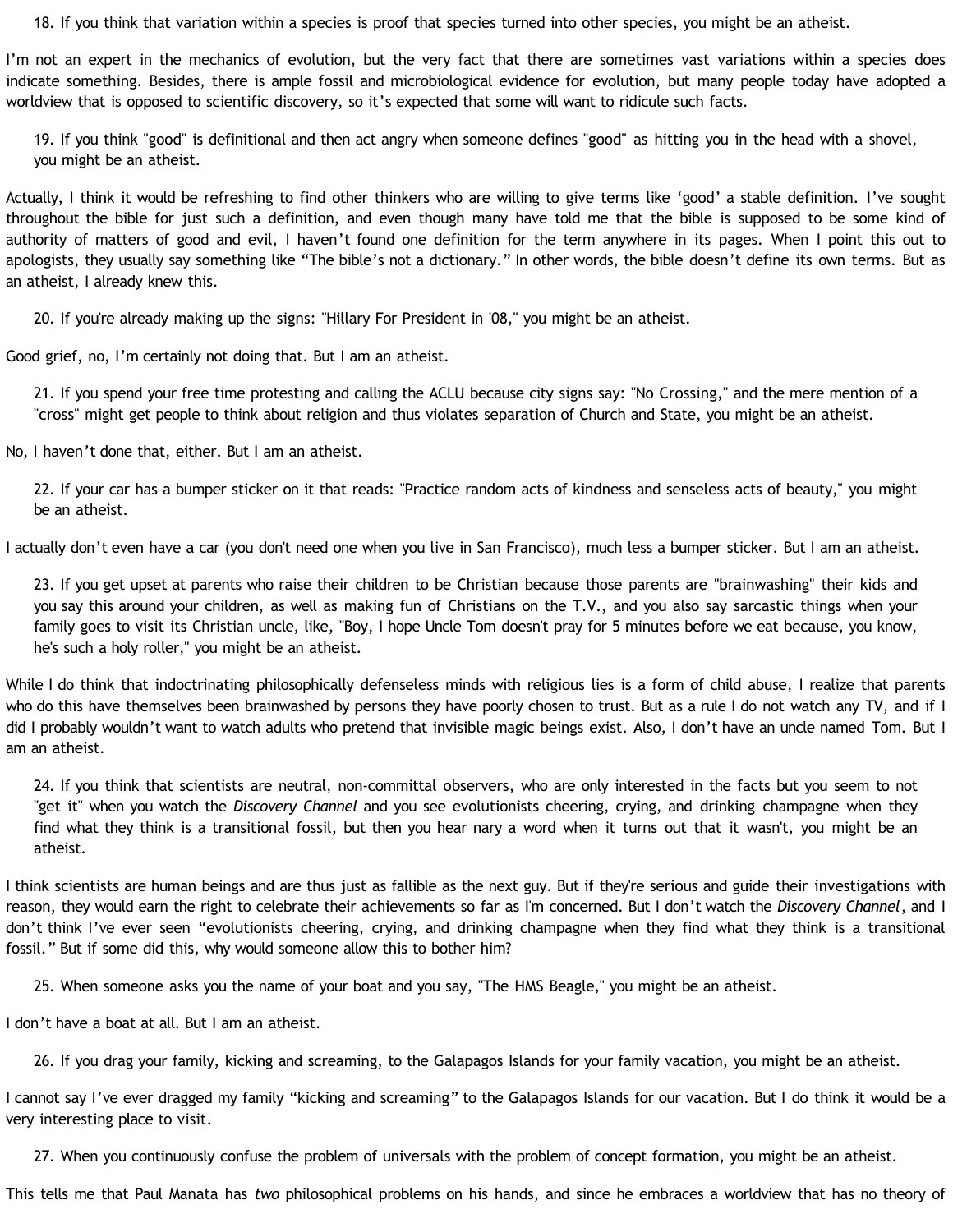concepts (for the bible does not teach one), it's unlikely we'll ever see him produce a solution to either.

28. If you drive a Geo Metro, because you're trying to do your part to save "Mother Nature," you might be an atheist.

I don't drive a Geo Metro. But I am an atheist.

29. If you think that a chaotic explosion, known as the Big Bang, eventually turned into the ordered universe we see around us, you might be an atheist.

Personally speaking, I do not hold to the Big Bang model. But I don't know how one could prove that it didn't happen.

30. If you think that the non-living turned into the living and then point to Miller and Urey and tell people that they intelligently created life in a lab, you might be an atheist.

If they did "create life in a lab," why would I tell people otherwise? Meanwhile, I wonder how apologists might go about explaining how there is imperfection in the universe when it was supposedly created by a perfect creator.

31. If you think that the first humanoid was lucky enough to find a mate that happened to evolve in the same geographic location, within the period of time the female was fertile, and then knew what to do with his member, while telling me that nature is creative and given random chance anything can happen, when I ask you how that happened, you might be an atheist.

When I read this, my first thought was of Cain, who, after killing his brother, went into the land of Nod and suddenly found a wife (see Gen. 4). Where did she come from? No explanation is given. And yet, we're told that the entire human race came from Cain's biological parents, Adam and Eve. So if Paul has a problem with the reason-based model of evolution on this point, why does he swallow the bridge hook, line and sinker when he affirms his faith-based worldview? Is there any consistency to be found in an apologist's objections?

32. If you believe that all the flora and fauna we see came about by survival of the fittest, but then when asked "how do you know who will survive?" and you say, "the fit will survive" and your also say, in response to the query, "how do you determine which mutation was beneficial so as to make a member of a species 'fit?' that "we know that by seeing if they end up surviving," you might be an atheist.

Actually, I've never said these things, but I am an atheist.

33. When your college science teacher tells you that the ultimate goal for a member of a species is to get the most offspring into the next generation and your ethics teacher tells you that rape is morally wrong, and you don't see a problem with this, you might be an atheist.

I don't believe any of my college science teachers told me that "the ultimate goal for a member of a species is to get the most offspring into the next generation," and I don't think I would have accepted it if he did, unless he gave some good reasons for supposing so. An organism's goal is to live, regardless of what shape its consequent generations end up taking. As for my ethics teacher, I took everything he said with a grain of salt. Good thing, too. He was a Christian, and eventually committed suicide. Perhaps he wanted to be with a loved one who had "departed from the earth." If so, then he acted consistently with his stated belief in an afterlife.

34. When someone asks you what religion you are, and you say, "I'm a molecular biologist, a denomination within Scientism," you might be an atheist.

I have no religion because I have no god-belief, and I don't have a god-belief because I don't think the universe is anything like a [cartoon](http://bahnsenburner.blogspot.com/2005/03/cartoon-universe-of-theism.html) . Moreover, I'm not a molecular biologist, and I don't know what one might mean by "Scientism."

35. When you're an atheist, like Francois Tremblay, and you e-mail me asking me to give you books that have the presuppositionalist arguments in them because you're writing a book refuting presuppositionalism, which shows that you have your mind made up that we're wrong even before you've read any of our arguments, you might be an atheist.

Well, I don't think of Paul Manata as the best source to consult for reading material. But if he has a particular book in mind that actually presents some serious "presuppositionalist arguments," I'm open to suggestion. But it should be pointed out, however, that Paul is on the verge of a non sequitur here. For simply asking for Paul to recommend "books that have the presuppositional arguments in them" does not mean that one has not yet "read any of our arguments." This just doesn't follow. But if someone wants to be convinced of atheism, I'd suggest reading the presuppositionalist literature. I've collected some choice statements [here.](http://bahnsenburner.blogspot.com/2005/04/from-horses-mouth-apologists-shooting.html)

36. If you continue to get spanked in debates, but keep coming back for more, you might be an atheist.